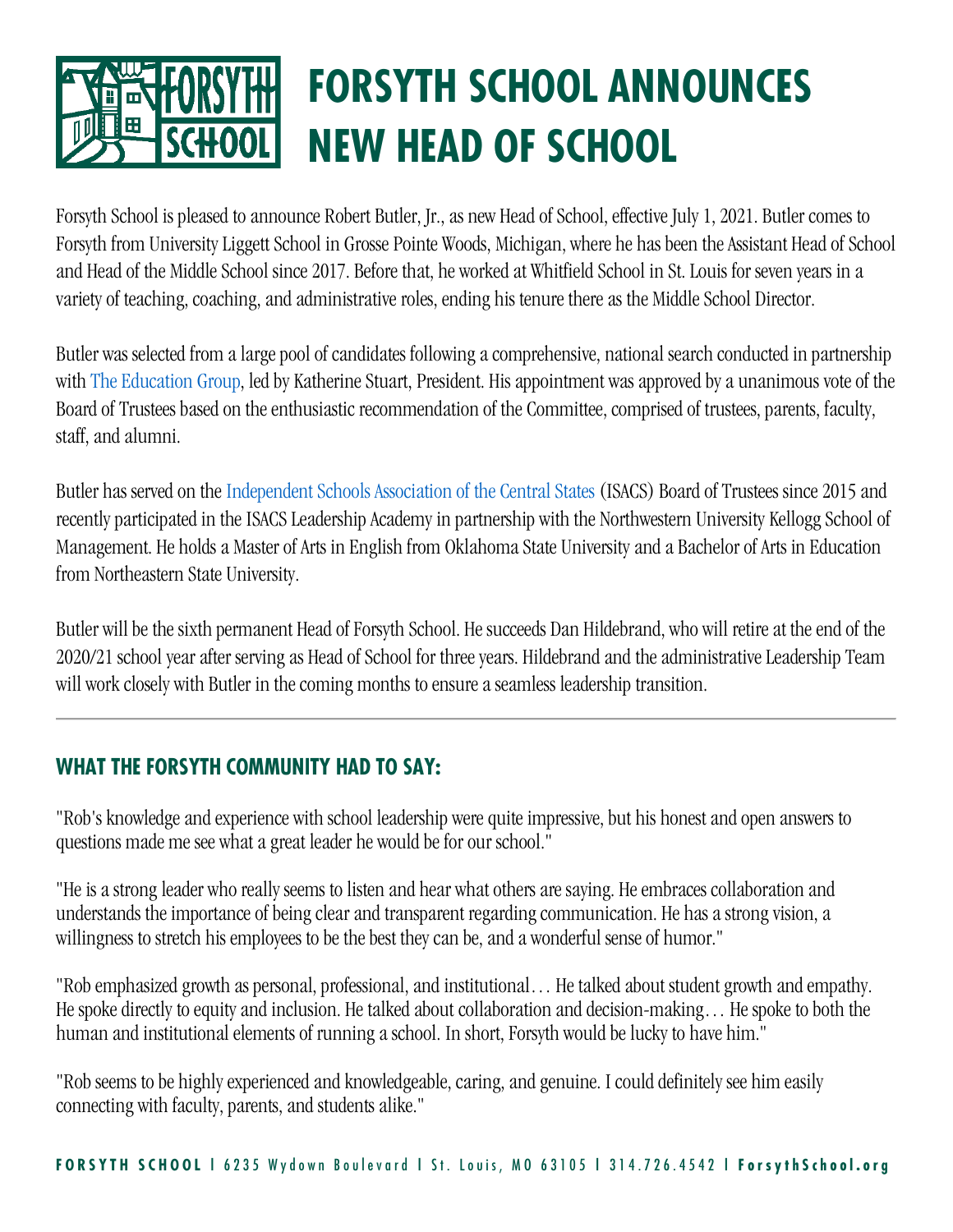

## **FROM THE BOARD OF TRUSTEES & HEAD SEARCH COMMITTEE**

Dear Forsyth Community,

On behalf of the Forsyth School Board of Trustees and Head Search Committee, it is our great pleasure to announce and introduce Robert Butler, Jr. as Forsyth's new Head of School. Rob will officially join Forsyth on Thursday, July 1 although his transition work with the Board and administrative team has already begun!

Rob returns to St. Louis with 20 years of experience as a teacher, coach, and administrator. His familiarity with St. Louis and the independent school community and landscape here, together with his private school experience outside of the region, make him a uniquely qualified candidate for this role.

Special thanks to our Search Committee members listed below, who dedicated countless hours to help secure the best fit for Forsyth. Additional thanks to all members of the larger Forsyth community—including current trustees, parents, faculty, and staff—who played an active role in the interview process.

We are eager for the school community to get to know Rob over the coming months before his arrival this summer. Most importantly, we are so excited for the future of Forsyth School.



Kelly Richert Board President



Control Borg

Jonathan Giokas Search Committee Chair

## **SEARCH COMMITTEE:**

Tymesha Buckner-Dobynes, Board Member & Current Parent Abigail George, Board Member & Forsyth Alum Jonathan Giokas, Board Member & Current Parent Search Committee Chair Austin Hasek, Board Member & Current Parent

Hope Jernagan, Current Parent Kelly Richert, Board President & Current Parent Heather Rynasiewicz, Board Member & Current Parent Chris Thomas, Music Teacher Deborah White, Director of Extended Day & Pre-Kindergarten Classroom Aide